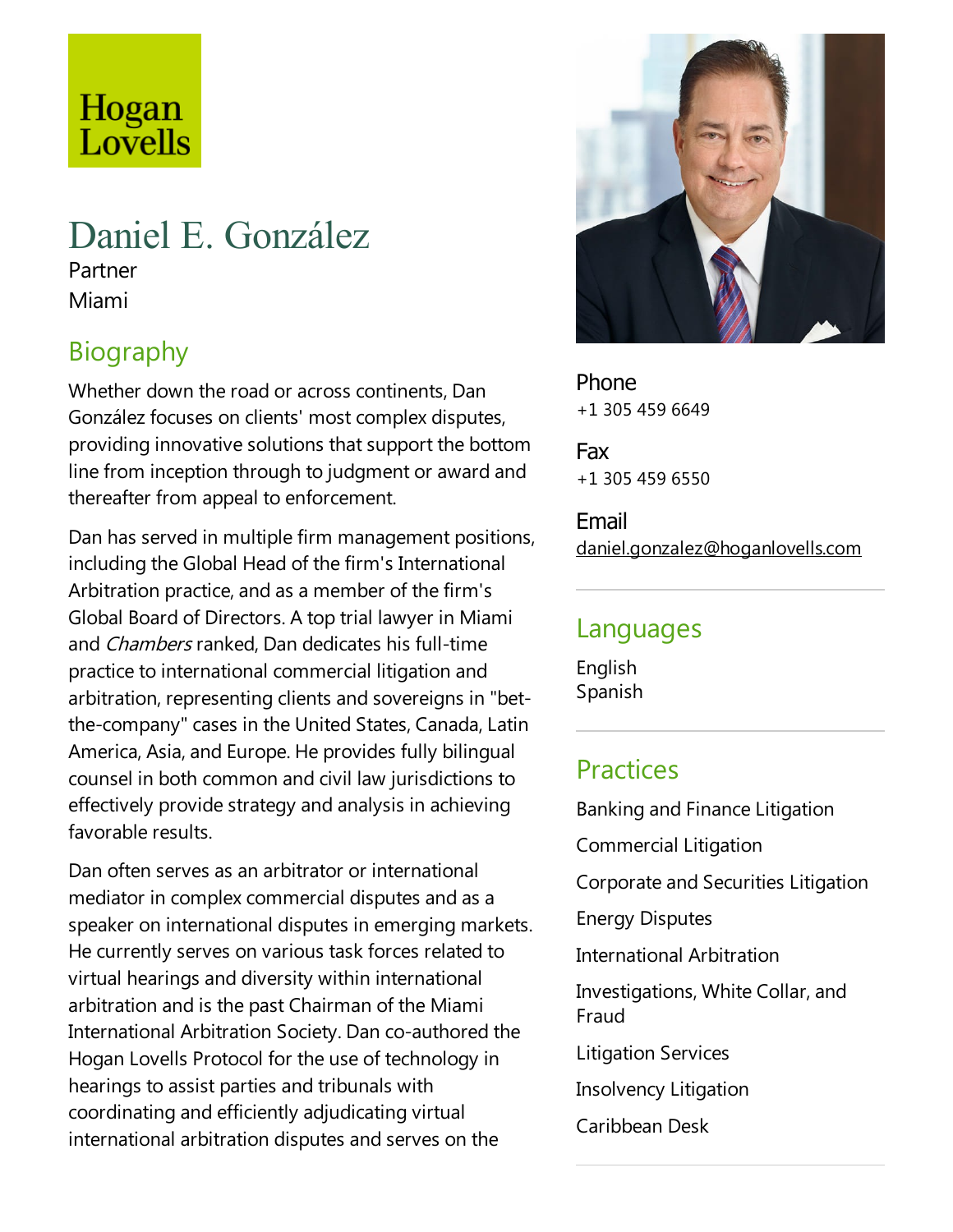faculty of the University of Miami School of Law, where he teaches the Forensics of Advocacy in International Arbitration.

## Representative experience

Representing a global technology company in a US\$4bn ICC arbitration arising out of an IT services agreement with a telecommunications company.

Representing a US\$2bn investment fund in afederal court RICO and fraud claim involving development projects throughout Florida.

Representing world's largest turbine supplier in arbitration and bankruptcy proceedings related to a US\$2bn power generation facility in the U.S.

Representing one of the world's largest constructors in an UNCITRAL arbitration related to a US\$8bn mining project in the mountain borders of Chile and Argentina.

Representing a public company in an M&A transaction gone bad on the acquisition of a Canadian construction company in the oil sands sector.

Representing one of the world's largest power developers in an ICC arbitration related to a US\$4bn development project in Chile.

Representing a South American government entity in an ICC dispute related to a long-term water supply and collateral services concession contract.

Representing a Central American country in investment treaty arbitration related to the expropriation of real estate assets for an ecotourism project.

Representing a Salvadoran telecommunications company in ICDR arbitration proceedings over disputes concerning interconnection agreements.

Representing aleading construction and engineering company in defense of allegations brought by shareholders regarding stock price inflation.

#### **Industries**

Automotive

Diversified Industrials

Energy and Natural Resources

Technology and Telecoms

### Areas of focus

Alternative Dispute Resolution Construction and Engineering Public International Law Treaty Arbitrations and Disputes

## Education and admissions

### Education

J.D., University of Miami School of Law, summa cum laude, 1988

B.B.A., University of Miami, summa cum laude, 1985

## **Memberships**

Board of Directors, Miami International Arbitration Society

Council of the Institute for Conflict Prevention & Resolution

Member, Advisory Board, Institute for Transnational Arbitration

Member, American Arbitration Association

Member, American Bar Association and International Arbitration Section

Member, Construction Lawyers Society of America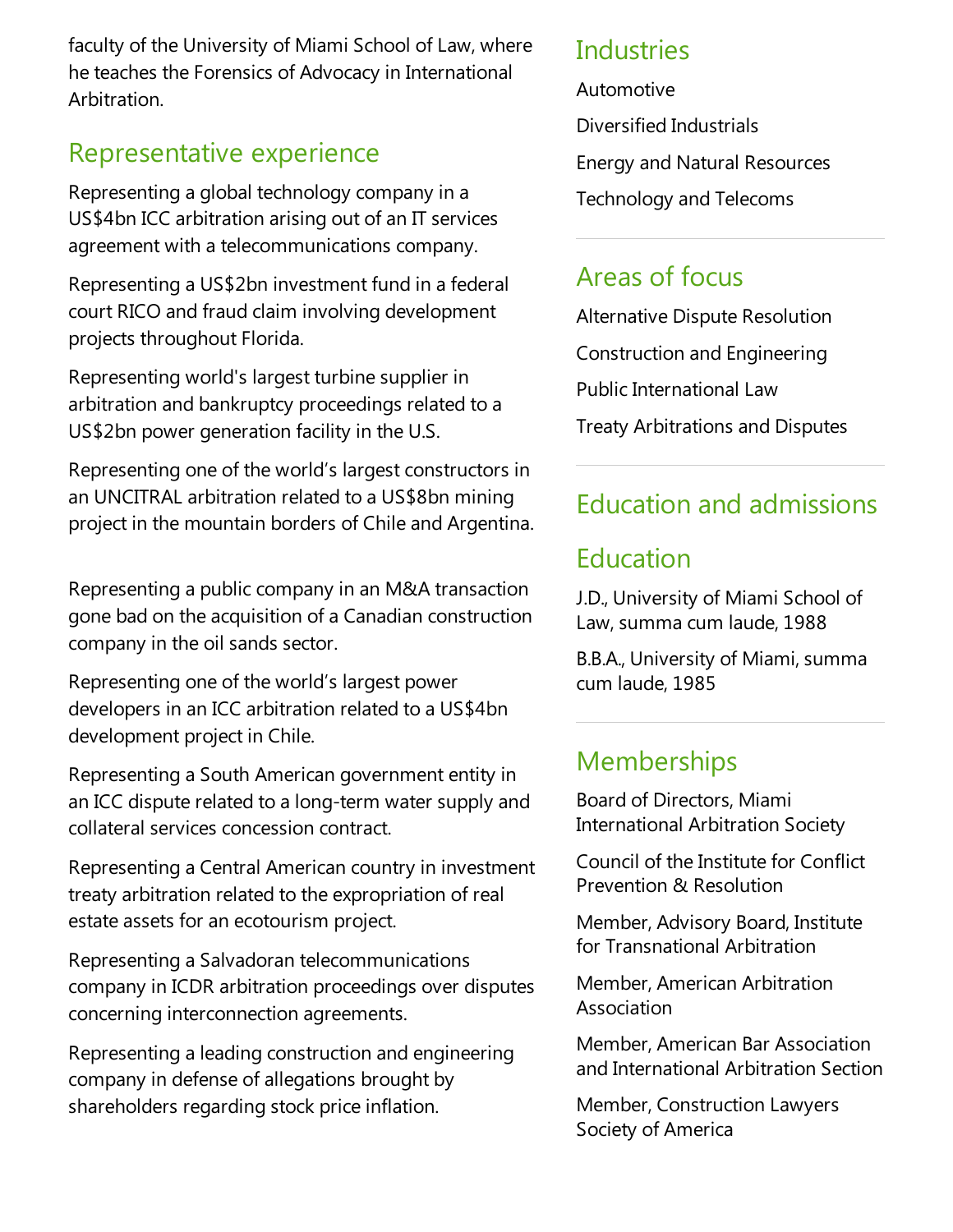Representing a United Kingdom satellite company in an ICC arbitration under English law regarding a breach of contract dispute.

Representing an engineering conglomerate over a joint venture dispute with a contractor who abandoned a transmission line project in Brazil and Chile.

## Awards and rankings

- **Lawyer of the Year: Litigation Mergers and** Acquisitions, The Best Lawyers in America, 2021
- **Board Certified Lawyer, International Litigation &** Arbitration, The Florida Bar, 2019
- International Arbitration (USA), Chambers Global, 2014-2021
- **Arbitration (International) (Latin America-wide),** Chambers Global, 2009-2021
- **International Arbitration (Nationwide), Chambers** USA, 2004-2022
- International Arbitration (Latin America-wide), Chambers Latin America, 2009-2022
- International Firms City focus Miami, The Legal <sup>500</sup> Latin America, 2022
- $\blacksquare$  Dispute Resolution: International arbitration, The Legal <sup>500</sup> US, 2020
- Dispute Resolution: International litigation, The Legal <sup>500</sup> US, 2020
- **Acritas Star, Acritas Stars Independently Rated** Lawyers, 2019-2020
- **Bet-the-Company Litigation, Commercial Litigation,** International Arbitration - Commercial, Litigation -Construction, Litigation - Mergers and Acquisitions, Litigation - Securities, The Best Lawyers in America, 2021
- Construction, Who's Who Legal, 2018-2021
- Arbitration, Who's Who Legal, 2020-2021
- Litigation Thought Leaders, *Who's Who Legal*, 2020
- Litigation, Who's Who Legal, 2017-2018, 2020
- **Litigation: General Commercial (Florida), Chambers**

Member, Dade County Bar Association

Member, Editorial Board, Journal of Technology in International **Arbitration** 

Member, International Bar Association

Member, International Chamber of Commerce

Member, International Chamber of Commerce Committee to Latin America

Member, International Council for Commercial Arbitration

Member, London Court of International Arbitration

#### Bar admissions and qualifications

Florida District of Columbia New York

#### Court admissions

Supreme Court of Florida

U.S. Court of Appeals, Eleventh **Circuit** 

U.S. District Court, District of Columbia

U.S. District Court, Middle District of Florida

U.S. District Court, Southern District of Florida

U.S. District Court, Southern District of New York